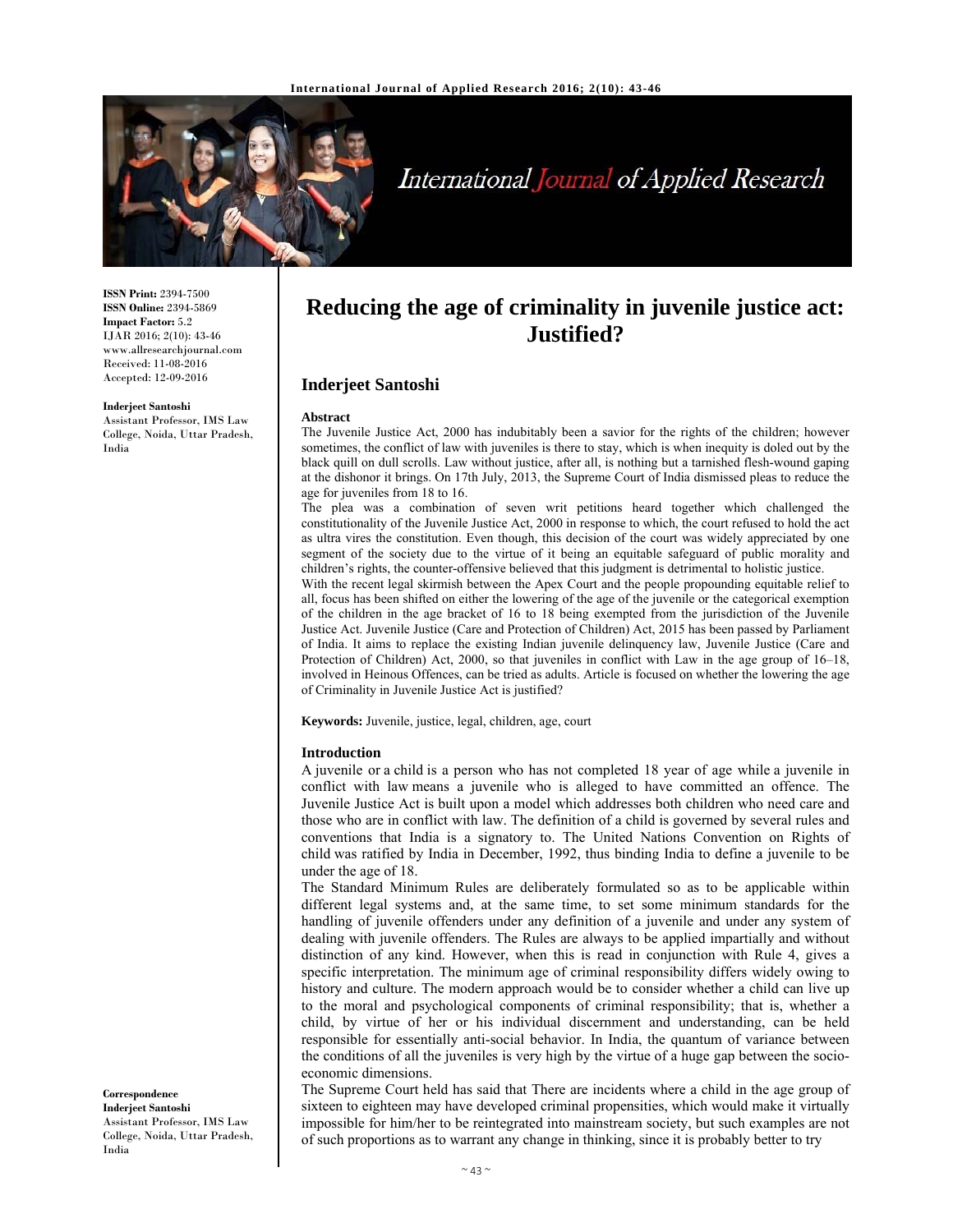and re-integrate children with criminal propensities into mainstream society, rather than to allow them to develop into hardened criminals, which does not augur well for the future.

The Supreme Court itself seems to be treating on rather rocky grounds flailing flimsy arguments able to corrupt its own logic. There have been incidents when one-man classifications have been denoted by the same court so that the fundamental rights of even one individual are not infringed. Here, under the garb of protecting a segment of the children in conflict with law, instead of devising innovative and effective rules, the Court chooses to sit idly as a by-watcher.

# **Contemporary arguments: juvenile (in) justice to children**

Justice is not justice if it is not just to the stake of equity to all. If justice is doled out stepping on the agony and despair of children, then it is no justice. It is admitted that sometimes children can and do commit terrible crimes, and it is true that the reform and rehabilitation of child offenders under the juvenile justice system often exists largely on paper. However the solution is not to change the law, but to ensure it is better enforced. The lack of better infrastructural facilities for juvenile homes and access to quality counseling and support for child offenders is quintessentially responsible for the current encumbrance to unobstructed flow of justice [1].

The superintendents and staff of observation homes and special homes that by the virtue of increasing the age of juvenile from 16 to 18 in the 2000 Amendment to the JJ act, a much larger number of juveniles are to be accommodated in the lacking infrastructure. There are a total of 815 remand homes across India with a capacity of 35,000. It is imperative that the activists asserting the lowering of the age of juvenile should work for the implementation of the recommendations made by the Justice Verma Committee in harmony with those of the child rights activists. The shelter homes/corrective institutions and CWCs should perform the role of rehabilitating the survivors. Rehabilitation will be the measure of success of the Juvenile Justice Act. However, rehabilitation when dabbling in the dregs of the lacking infrastructure that our nation is infested with, does not benefit the same purpose.

The manner in which the Juvenile Justice Act has been implemented shows a complete failure of the State. Child Rights Activists believe that reformation during imprisonment and reformation without punishment are accepted as better approaches to prevention of crime, especially in the case of children [2].

The children if come in contact with hardened criminals in jail, it would have the effect of dwarfing the development of the child, exposing him to baneful influences, coarsening his conscience and alienating him from the society. Yet, juveniles have been forced to live behind the bars in prisons. The High Court of Delhi has given extensive guidelines regarding age-memos and age-perusal techniques that the prison authorities are obliged to follow procedure with. The objective of the Act is to provide care to the juveniles in need and to protect the child's innocence.

There are numerous problems existent in the society that draws the scope-skillet of the Act back, thus cascading into the abstract yet adverse implementation of its functioning, if at all. The Ministry of Women and Children Development blames the ineffective administrative efficacy of the bureaucratic setup and enumerates major loopholes in the implementation of such a rehabilitative scheme. Thus, there is an imminently precarious necessity to better the infrastructure of the reformatory process that the juvenile justice aims to provide to juveniles. The guidelines stated by the Supreme Court need to be diligently followed for better implementation of the Juvenile Justice Act. Such judicial legislation has to be promulgated for better efficacious application of the provisions for the betterment of the children in conflict with law. However, the lack of proper drafting and loose provisions in the legislation itself thwart any efforts against the correction of the same [3].

### **Comparative juvenile justice provisions**

It is pretty evident from the recent happenings that the Indian Juvenile Justice Act is incapable of providing avenues to bring better law and order in the society. The Indian Penal Code only talks about individuals who are under the age of 12 and thus anyone between the age of 12 and 18 would have to be dealt with under the Juvenile Justice Act. The major grievance arising from the same is that the Juvenile Justice legislation is excessively lenient to the actions of such juveniles. Thus, there is a need to bring about certain change in the existing legislation. After Nirbhaya, a careful perusal of the provisions regarding juvenile justice in other countries has become a prerequisite.

Countries like the United States of America, New Zealand, Japan, Netherlands, England, Canada, Belgium, Australia have Criminal Law provisions that edict the transfer of a juvenile to an adult court in the cases of heinous crimes. Had the same provisions been applicable in the Indian context, the juvenile in the Delhi Gang Rape Case who have been let down with no penalty (The author contends that reformation is not in the least retributive as certain contrary views express.) would have been behind bars unable to cause the society more worry.

Over 100years ago, efforts to reform children convicted of minor crimes led to the implementation of what is now the current juvenile justice system in the United States. In the United States, the maximum age of a juvenile is 18 years. When a Juvenile offender commits a heinous crime, the state can exact forfeiture of some of the most basic liberties, but the state cannot extinguish his life and his potential to attain a mature understanding of his own humanity.

In England and Wales, children accused of crimes are generally tried under the Children and Young Persons Act, 1933, as amended by Section 16(1) of the Children and Young Persons Act, 1963. As per the English law, if the juvenile has committed an offence alongside an adult, he is liable to be tried in the adult courts, or both of them are tried in the Crown Courts. Juveniles are sometimes tried as adults in Crown Courts for the commission of heinous offences.

### **Conflict in justice: plausible solution**

There is an overriding apprehension regarding the rising graph of criminal offences being committed by the Children in conflict with law. There are certain ostensible drawbacks of the current legislation on juvenile justice.

<sup>&</sup>lt;sup>1</sup> S. 90-92, Powers of Criminal Courts (Sentencing) Act 2000

<sup>&</sup>lt;sup>2</sup> Art. 16(1), Juvenile Justice (Care and Prohibition of Children) Act, 2000

<sup>&</sup>lt;sup>3</sup> Art. 16(2), Juvenile Justice (Care and Prohibition of Children) Act, 2000.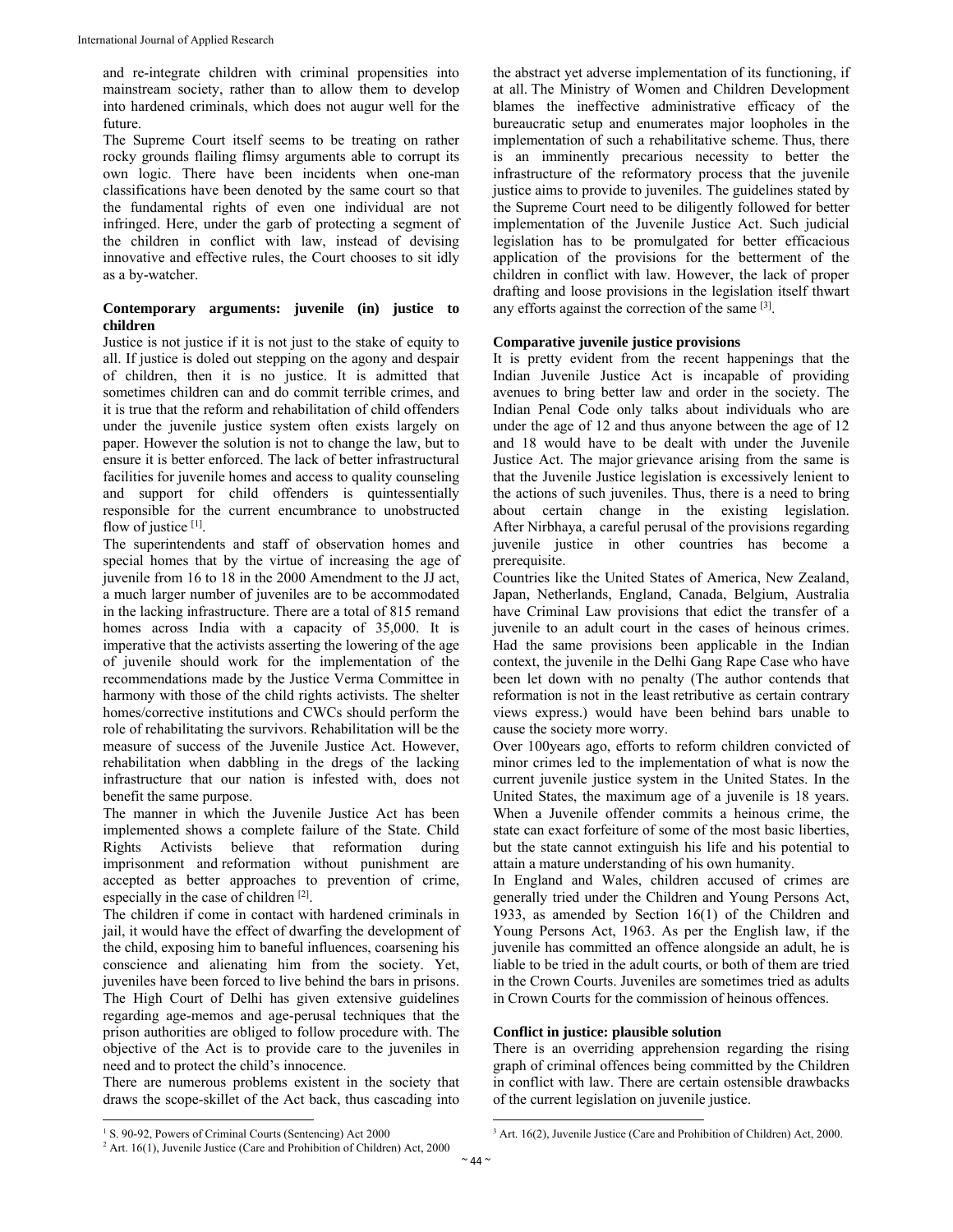The evil of the society can manifest themselves in the forms of juveniles who are fully capable and cognitive to understand their actions and reactions yet protected under the garb of law. Good people do not need laws to tell them to act responsibly, while bad people will find a way around the laws. The scheme of using mature and capable individuals but children in the eyes of law to commit offences appears to be lucrative for the bad elements of the society.

Article 21 of the Indian Constitution provides a right fundamental to each individual assuring a life of peace and dignity. By shielding a juvenile fully cognitive of the cascading consequences of his acts, the Centre is at constant risk of infringing that fundamental right by protecting a class of criminal tendencies.

Since the name and link to an offence cannot be tagged with a juvenile offender, the offender under the lacking infrastructure, if not reformed, is capable of acting as a threat to the society in rem.

Keeping the entirety of the juvenile offenders in one bracket would lead to a multiplier effect of criminal tendencies. Those who have wriggled through this loophole, like the minor in the Delhi Gang Rape case, may adversely affect the psyche of docile individuals, corrupting their minds with criminal affinities.

The ultimate aim of juvenile justice system is to rehabilitate the offender rather than to exterminate him from the society. The principles on which such protections have been granted are: natural justice (protection of basic /natural/human/fundamental rights) and of safeguarding of personal liberty. However, a person capable and mature to understand his actions and its consequences, while committing the depravity of sin, if shields himself under the false sheath of law, it does infringe jus naturale  $[4]$ .

Due to the inability of the remand homes to accommodate the growing number of juvenile offenders, the practice of looking through the holistic lens should be avoided. If the rehabilitative process is inefficient, which it is, in the present socio-economic circumstances of the country, a reversal of approach is needed to be taken. The author does not favor the detention of innocent souls through his contentions; however, the emotional and mental maturity along with the sociological psyche of the juvenile needs to be taken into consideration before the strict implementation of a vaguely drafted statute.

#### **Arguments supporting the reducing the age of criminality in juvenile justice act**

Juvenile Justice (Care and Protection of Children) Act, 2015 has been passed by Parliament of India. It aims to replace the existing Indian juvenile delinquency law, Juvenile Justice (Care and Protection of Children) Act, 2000, so that juveniles in conflict with Law in the age group of 16–18, involved in Heinous Offences, can be tried as adults.

After the 2012 Delhi gang rape, it was found that one of the main accused was at the verge of completing 18. So, he was tried in a juvenile court. On 31 July 2013, Subramanian Swamy, a BJP politician filed a Public Interest Litigation in the Supreme Court of India seeking that the boy be tried as

an adult in a court. The Court asked the juvenile court to delay its verdict.

After the Supreme Court allowed the juvenile court to give its verdict, the boy was sentenced to 3 years in a reform home on 31 August 2013. The victims's mother criticised the verdict and said that by not punishing the juvenile the court was encouraging other teenagers to commit similar crimes. In July 2014, Minister of Women and Child Development, Maneka Gandhi said that they were preparing a new law which will allow 16-year-olds to be tried as adult. She said that 50% of juvenile crimes were committed by teens who know that they get away with it. She added that changing the law, which will allow them to be tried for murder and rape as adults, will scare them. The bill was introduced in the Parliament by Maneka Gandhi on 12 August 2014. On 22 April 2015, the Cabinet cleared the final version after some changes.

Now change was mainly due to a massive rise in the incidence of juvenile and extraordinary violence and brutality of juvenile crimes. Now, the juveniles involved in heinous crimes are heard in adult courts instead of juvenile courts. Similarly in the UK, a persons under 18 is tried by a Youth Court, which is a special type of magistrate's court that has power to issue community sentences, behavioural programmes, reparation orders, youth detention and rehabilitation programmes which last three years.

However, for serious crimes like murder or rape, the case starts in the Youth Court but is transferred to a Crown Court. It can maximum sentence punishment i.e. applicable to an offender who is 21 years or an adult.

But the scenario in India is very much different as compared to the US and the UK as the juvenile delinquency rate has ranged between 1.6 per cent and 2.1 per cent of the total crimes (as against half of the total crime rate in the US), and of these only 5 per cent to 8 per cent are violent crimes like murder and rape (as against a substantial percentage of violent crimes in the US). There is a need for ensuring proper implementation of the juvenile justice system and achieve its objective. According to a media report, the total number of remand homes in India is 815 with a capacity of 35,000, but the total number of juvenile accused under the JJ Act is 1.7 million. This shows that the lacunae in proper infrastructure in the system do not ensure a conducive environment for reformation and rehabilitation of juveniles as envisioned by the principles enshrined in international law.

But in one aspect there can be amendment to the JJ Act for a maximum limitation period for sentencing, i.e., maximum three years as per the present Act. This period is very short and is neither justifiable on grounds of deterrence nor adequate for any kind of reform programme, i.e., the main objective of the Act. This period can be extended at parlance with laws similar in the UK as juveniles involved in heinous crimes can be sentenced for a maximum period as applicable to an adult.

Therefore, it can be finally said that enhancement of the period of custodial sentence and increasing it to its maximum limit would lead to a proper reformation programme and work as a deterrence among the juveniles in conflict with law. While rehabilitation is certainly an important legal and societal objective, this surely has to be balanced with creating a legal deterrent to protect women and girls from the increasing incidence of rapes by iuveniles.

 4 Section 15(1), Juvenile Justice (Care and Prohibition of Children) Act, 2000.